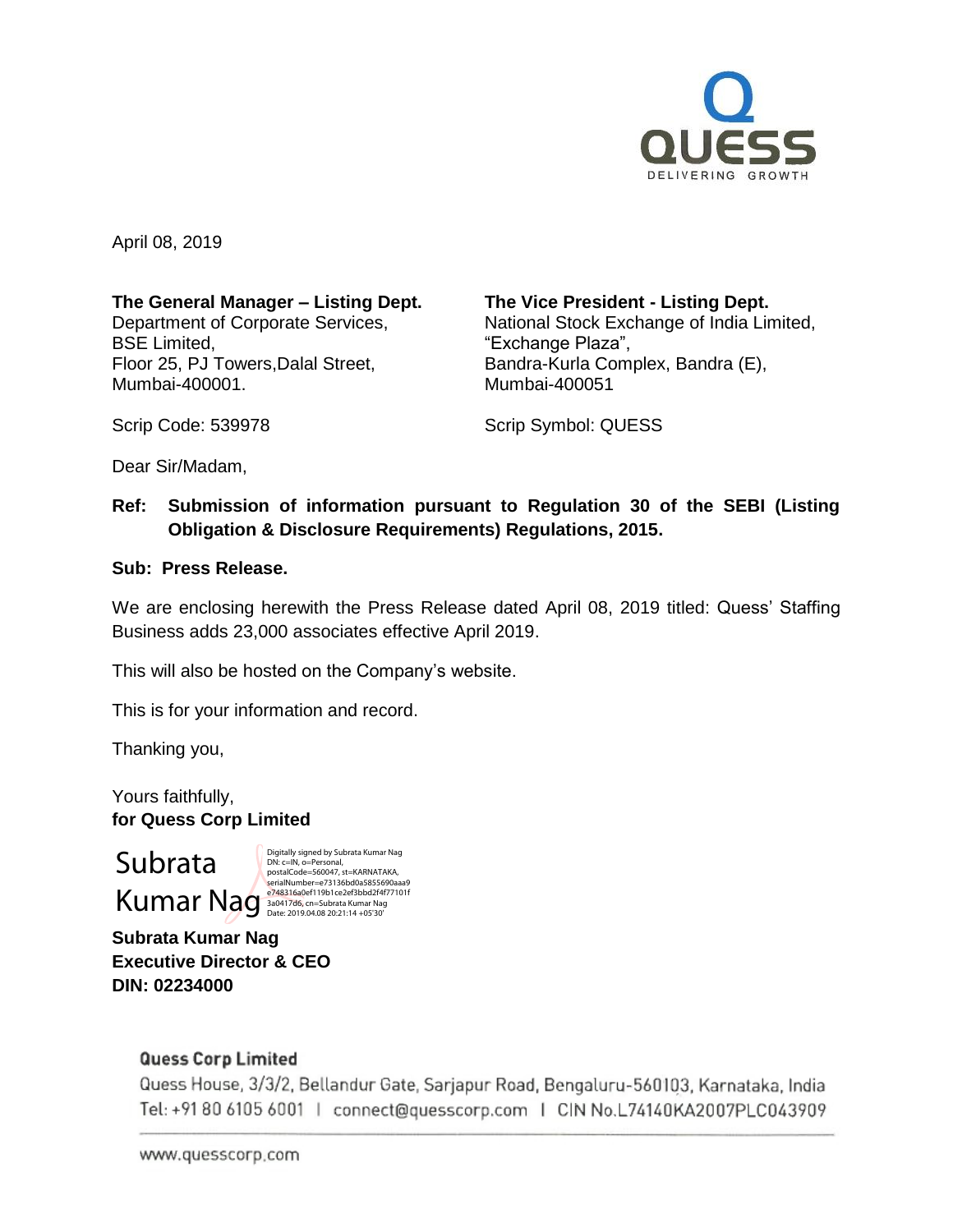

8<sup>th</sup> April 2019

#### BSE: 539978 I NSE: QUESS I ISIN: INE615P01015 I CIN: L74140KA2007PLC043909 I WWW.QUESSCORP.COM

# **Quess' Staffing Business adds 23,000 associates effective April 2019**

**Quess Corp**' Staffing business has successfully converted its strong sales pipeline to contracts with few customers effective from 1st April 2019. This would facilitate Quess to onboard ~23,000 associates. These active deal conversions are expected to benefit the company across its core operating and financial metrics.

Quess operates the largest Staffing Company in India. Post the complete execution of these contracts, the Staffing business shall have an associate strength of over 215,000 employees, thereby further strengthening its leadership position in this space. The Company has a Pan-India presence across 65 offices and works with over 800 clients across sectors such as: Retail, BFSI, FMCG & FMCD, Telecom, E-Commerce & Logistics, and Manufacturing & Agro etc.

**Commenting on the deal, Group CEO & ED Mr. Subrata Nag** said that*, "We are very excited and optimistic about the prospects of our Staffing business. The robust addition in associates is a testament to Quess' strong execution capabilities. We are hopeful that the current deals would open up more such opportunities for Quess in the future."*

# **About Quess Corp**

Quess Corp Limited (BSE: 539978, NSE: QUESS), is India's leading business services provider. At Quess, we excel in helping large and emerging companies manage their non-core activities by leveraging our integrated service offerings across industries and geographies which provides significant operational efficiencies to our clients. Quess has a team of over 300,000 employees across India, North America, and Middle East & SE Asia. Quess serves over 1,900+ clients worldwide across three platforms – Workforce Management, Asset Management and Technology Solutions. Established in 2007, Quess is headquartered in Bengaluru, India and has a market cap of  $\sim$  USD 1.6 Bn as on March 31, 2019.

For further details on Quess Corp Ltd., please visit: **[http://www.quesscorp.com.](http://www.quesscorp.com/)**